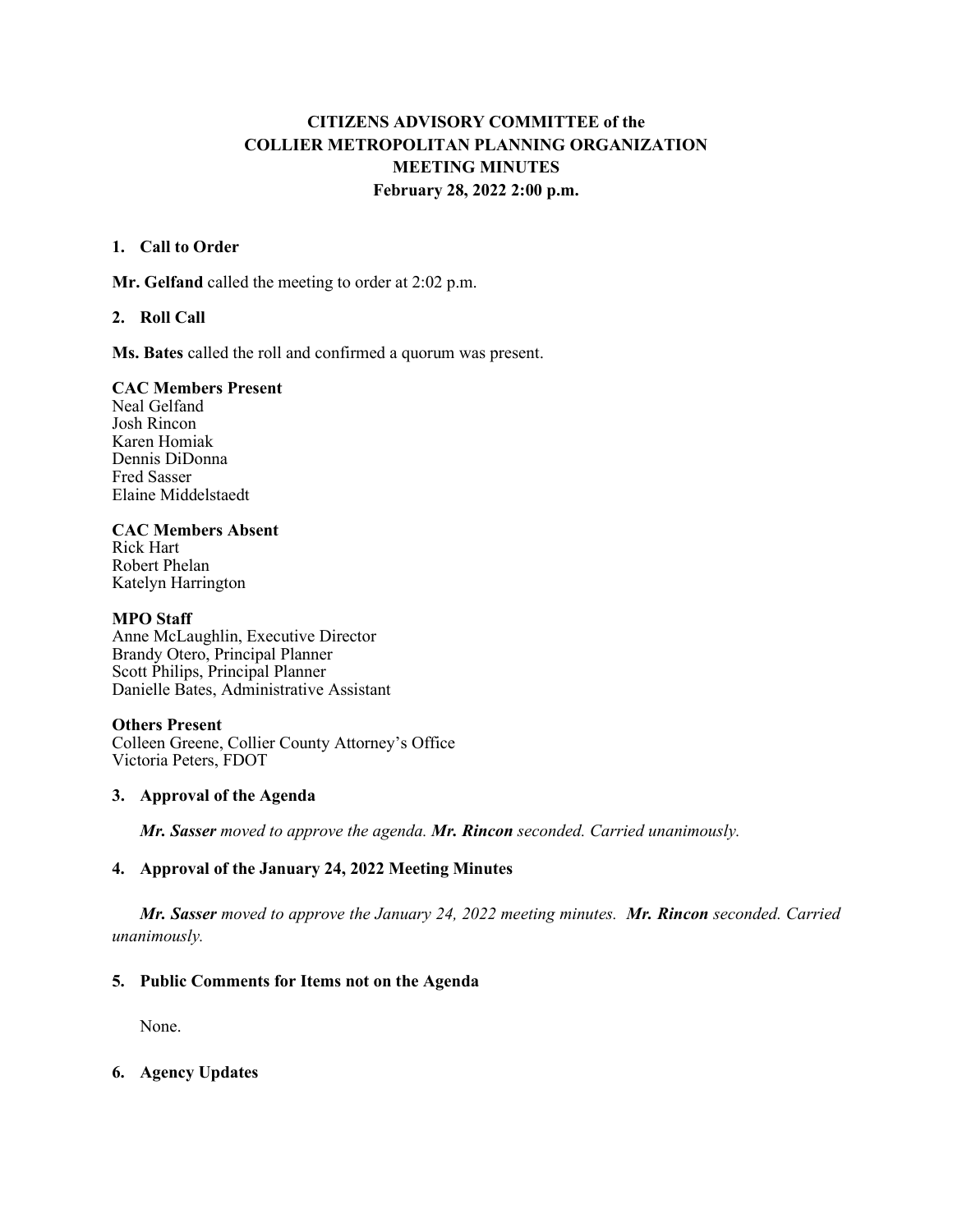### **A. FDOT**

**Ms. Peters:** The MPO is developing the Transportation Improvement Program (TIP) and a few times during the year we do snapshots, freeze it, and send it to the legislature to approve on July 1. We are doing the download now. FDOT's Planning Studio is hosting a workshop focusing on safe speeds and counter measures to address speeding challenges. Safe speeds are one of the five elements in the safe systems approach to drive down fatalities and serious injuries. It will be a hybrid format to participate in person or online and is targeted towards elected officials and local staff from planning, engineering, and public works.

### **B. MPO Executive Director**

None.

# **7. Reports and Presentations**

# **7.A. Sunshine Law Presentation**

**Ms. Greene:** Presented the Sunshine Law, and Ethics PowerPoint in the agenda Packet. Also elaborated on the following points: As members of the MPO advisory committees, the same rules that apply to elected officials and County committees apply to MPO committees. Best practice is to not be grouped up talking to other members or texting during the meeting as the public could make assumptions. Records should be kept for 7 years, the recommendation for advisory committee members is to compile any documents you make (related to service on the committee) in a binder and when you resign give it to the staff to comply with public records laws. Correspondence to the staff is maintained by the county, but an email to a citizen about a topic covered by the committee would count as something to keep. There is no test of reasonableness for a public records request, staff should try to get specifics to limit the request, especially as larger requests could cost more to compile. If you post something on your personal social media account about public service that would be considered public record, and if there is a comment by another member in response that could be a violation of the Sunshine law.

### **8. Committee Action**

### **8.A. Elect Chair and Vice Chair**

There was a discussion about bylaws, members can only serve two consecutive years as the chair, but the former Chair can be elected Vice-Chair, additionally there was discussion on who was interested in the positions.

*Ms. Homiak moved to elect Ms. Elaine Middelstaedt for Chair. Mr. Gelfand seconded. Passed unanimously.*

*Ms. Homiak moved to endorse Mr. Gelfand for Vice-Chair. Mr. Rincon seconded. Passed unanimously.*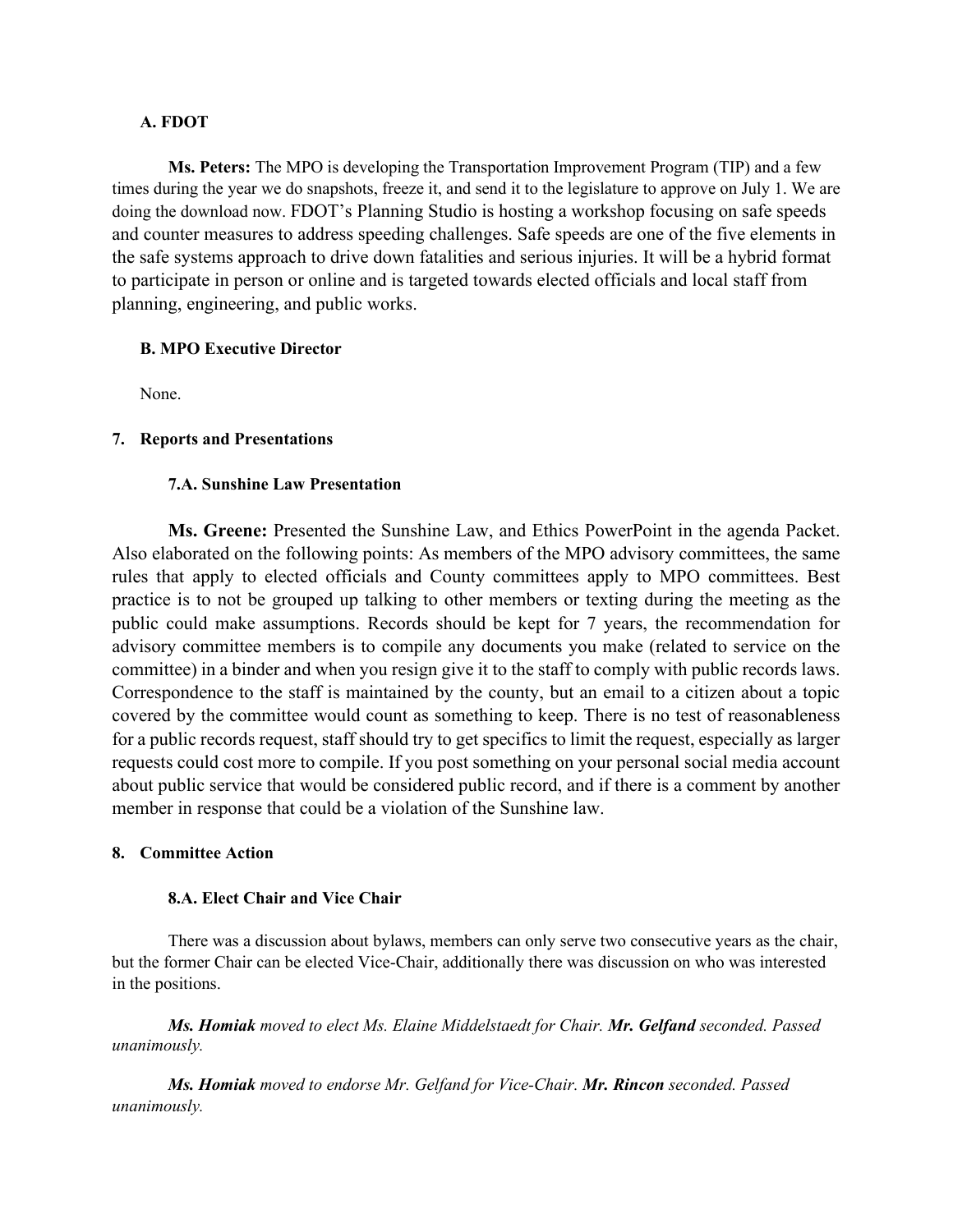#### **8.B. Endorse 2050 LRTP Scope**

**Ms. McLaughlin:** Presented the Executive Summary and pointed out revisions in response to comments from last month's meetings. The scope is more explicit about transit in the Long Range Transportation Plan (LRTP). Page 4, item A now includes adding transit facilities and routes in the existing network. Page 5 item C includes language about network alternatives, this was done for the 2045 LRTP but was not in the first draft of this scope. The TAC commented that on page 3, item IV of the goals criteria should read letters not letter(s), as Federal Highway Administration (FHWA) said follow all past letters in 2045.

**Ms. Otero:** We start early because of procurement, it's about an 11-month process. First, we're starting with the approval from committees, then next step is to transmit it to FDOT and FHWA. Concurrently we go to procurement to begin the solicitation request, it takes a few weeks to put together a complete package. Once they're done with the complete package it gets sent to the grants' office for clauses then that package goes back to FDOT and FHWA to ensure we have all required clauses. For us it is a large package—\$750,000-900,000. Each time you transmit these it takes about 30 days for review. Once you have everything ready, the completed package is advertised and consultants have thirty days to prepare a proposal. Next the selection committee meets to rank and score, then it goes to the MPO Board twice, first to approve the selection, and authorize negotiation, then to approve the contract. After the contract is negotiated, it goes to FDOT and FHWA to review again. We're looking at a February 2023 for the final contract award.

**Mr. Gelfand:** Is it reasonable to assume the people who worked on the 2045 Plan would have a leg up. Have there been many changes on consulting firms. Has it gone to different ones?

**Ms. Otero:** This would go out to thousands of consultants, and they chose who submits a response. We have general planning contract with 5 consultants that haven't changed, but this can't be part of that because of the high cost.

**Ms. McLaughlin:** He's asking, have they been done by different consultants? Yes, Stantec did the 2035 LRTP, Jacobs did the 2045 LRTP. If they learn from the process and they do a good job proposing that would give them a leg up. Every piece of information they've developed for past LRTPs is available to anyone else who bids on it. It depends on the quality of the proposal. Sometimes firms who think they have a leg up may not work as hard on the proposal as a new firm. The TAC did vote to endorse the scope to move forward and make minor changes as needed during the process. That's because we're so far ahead of the game on what FDOT and FHWA might advise us to include, we need to be flexible enough to adjust. We will report back if changes occur and they're significant enough to mention.

*Ms. Homiak moved to endorse 2050 LRTP Scope. Mr. Gelfand seconded. Passed unanimously.*

**8.C. Review and Comment on Draft UPWP (new 2-year)**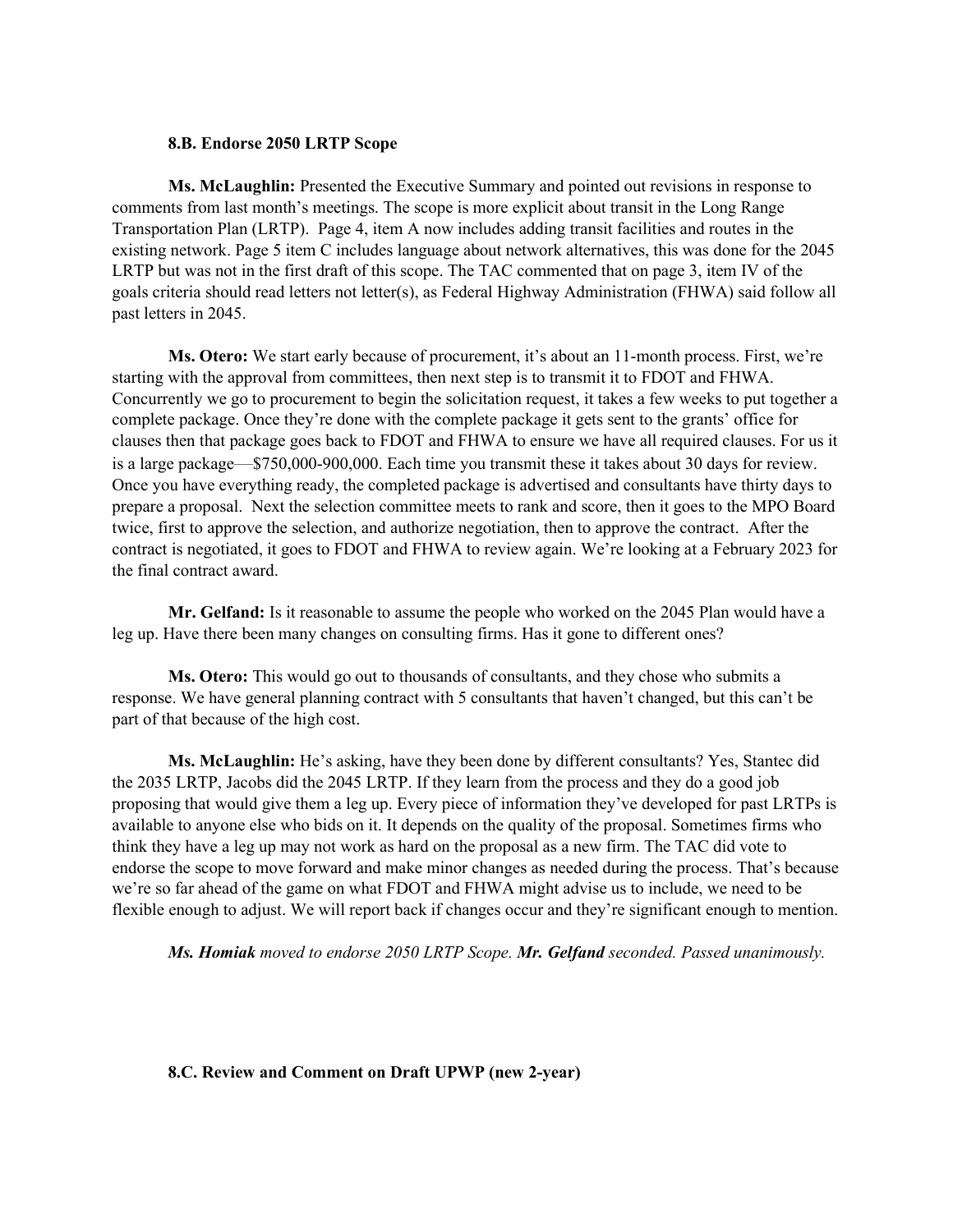**Ms. Otero:** This is the new Unified Planning Work Program (UPWP) the MPO is required to develop and submit every two years which serves as resource and budget tool. It runs from July 1, 2022 to June 30, 2024. It will focus mostly on documents feeding into the LRTP and address results of the 2020 Census. Includes several studies. This is the first time we'll be using the consolidated planning grant, so PL funding and 5305 funding have been combined. There are several corrections to tables due to formula and carryover errors that will be updated. This document will come back on April  $25<sup>th</sup>$  for final endorsement, then it will go to the MPO Board and FDOT for review for comments. The revised document will be presented to the CAC/TAC in April and the MPO Board in May. The final document must be transmitted to FDOT by May  $15<sup>th</sup>$ .

**Mr. Sasser:** The CR 951 congestion relief study, on Pg 93, Appendix B, what does no build mean?

**Ms. Otero:** No build is doing nothing.

**Mr. Rincon:** Traffic and congestion has been cut down with the roundabout, but do we see something later? To get to 82 there's only one way.

**Ms. Peters:** When we widen SR 29 there will be a bypass to route freight and commercial traffic off Main Street. It will be owned by the County. It will be by the famers and airport to remove a lot of heavy traffic for the townspeople and pop out closer to 82. In the CRA's own masterplan they're looking at Little League being an extension to 82 in the future. That's very far in the future though. The bypass is in design, we have to find construction funds, that should relieve some traffic.

**Ms. McLaughlin:** Information on Little League—the road is in the needs plan but not cost feasible, so it is not programmed. In the previous LRTP it was in the cost feasible.

**Mr. Gelfand:** Appendix B, there was going to be a study on US 41 from Immokalee Road to Bonita Beach Road, but it's not here, does anyone know? Not Old 41.

**Ms. McLaughlin:** You may be remembering we are planning to do a study on US 41 near Immokalee Road heading north because of congestion. It would look at all possible solutions, I don't remember what year its funded in. The UPWP is just a 2-year plan, this study is coming but later. It's because of this committee that it's in the LRTP

*Mr. Gelfand moved to endorse Draft UPWP. Mr. Rincon seconded. Passed unanimously.*

#### **9. Member Comments**

**Mr. Gelfand:** Since I've been on this committee, I'd like to say I'm very pleased by the level of performance by all the staff with such little money.

**Mr. DiDonna:** Attended the Naples Pathway Coalition (NPC) meeting and would like to see that presentation here, noticed it stops at the railroad. Also discussed the bed tax presentation he attended and the discussion with Commissioner Solis regarding purchasing the railroad Right-of-Way (ROW) because the cost may go up.